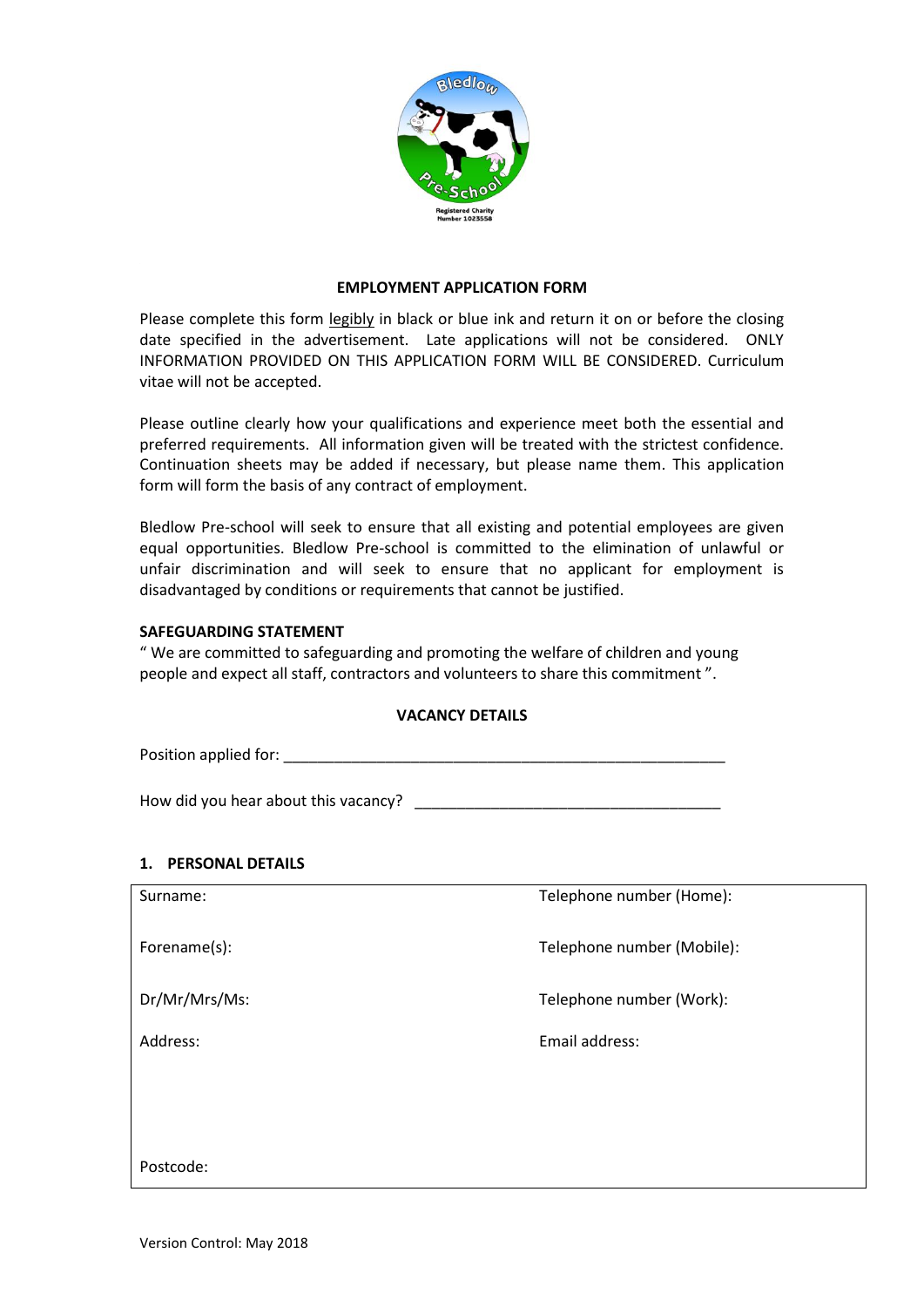

| ELIGIBILITY TO WORK IN THE UK             |  |  |     |  |  |  |     |  |  |
|-------------------------------------------|--|--|-----|--|--|--|-----|--|--|
| Do you have permission to work in the UK? |  |  | Yes |  |  |  | NO. |  |  |
| National Insurance number                 |  |  |     |  |  |  |     |  |  |

# **2. EDUCATION**

| Name of              | Type of School/   | Qualifications               |        |
|----------------------|-------------------|------------------------------|--------|
| School/College/      | Establishment     | (If shortlisted you will be  | Grade/ |
| University/ Awarding | (secondary, sixth | required to provide proof of | Level  |
| Body                 | form, University) | any relevant qualifications) |        |
|                      |                   |                              |        |
|                      |                   |                              |        |
|                      |                   |                              |        |
|                      |                   |                              |        |
|                      |                   |                              |        |
|                      |                   |                              |        |
|                      |                   |                              |        |
|                      |                   |                              |        |
|                      |                   |                              |        |
|                      |                   |                              |        |
|                      |                   |                              |        |
|                      |                   |                              |        |
|                      |                   |                              |        |
|                      |                   |                              |        |
|                      |                   |                              |        |
|                      |                   |                              |        |

Please continue on a separate sheet if necessary.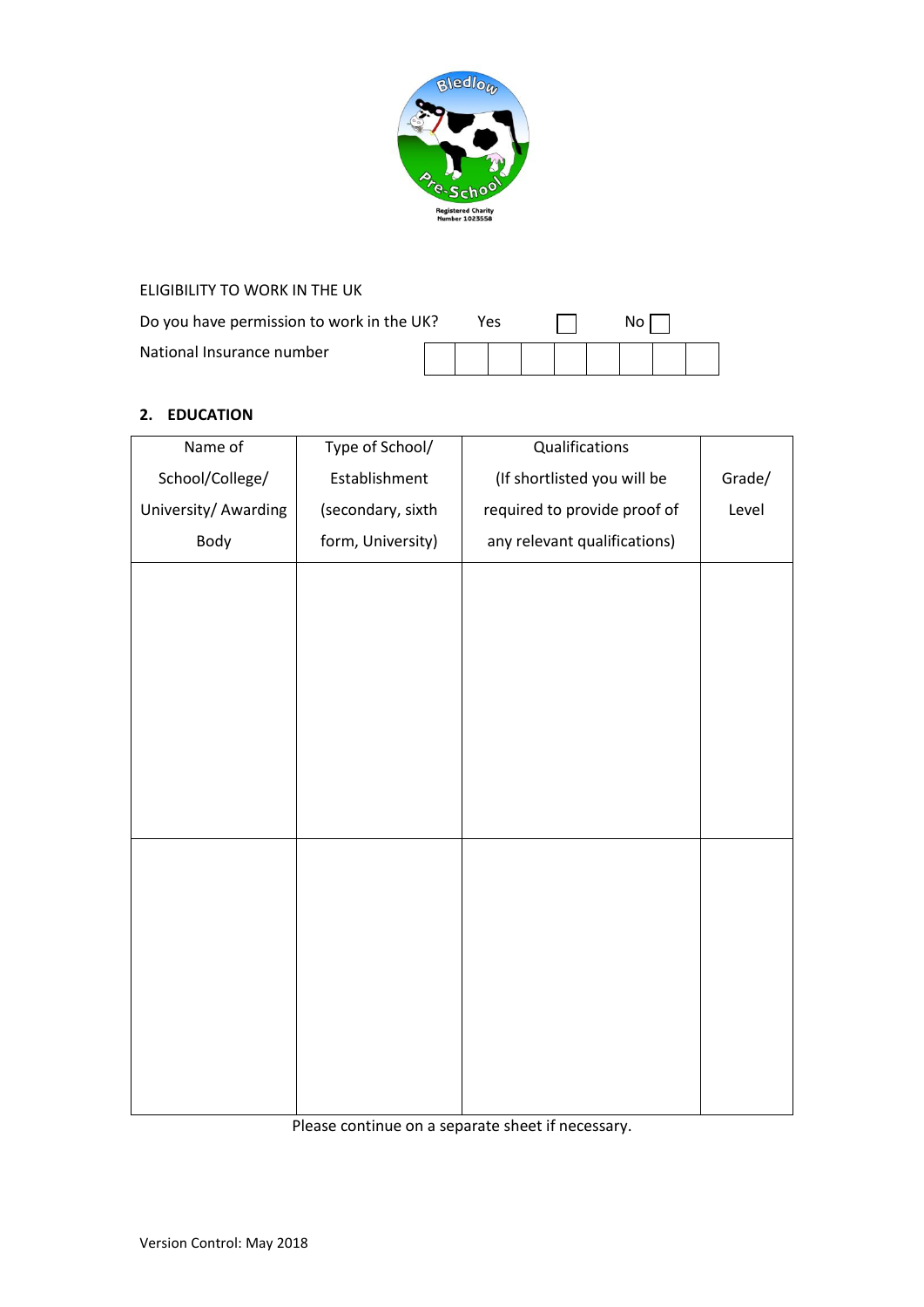

# **3. OTHER TRAINING/SHORT COURSES**

| Dates | Course title and duration |
|-------|---------------------------|
|       |                           |
|       |                           |
|       |                           |
|       |                           |
|       |                           |
|       |                           |
|       |                           |
|       |                           |
|       |                           |
|       |                           |
|       |                           |
|       |                           |
|       |                           |
|       |                           |
|       |                           |

## **4. MEMBERSHIP OF PROFESSIONAL ORGANISATIONS**

| Date Joined | Institute/ Organisation | Grade Of Membership (Where appropriate) |
|-------------|-------------------------|-----------------------------------------|
|             |                         |                                         |
|             |                         |                                         |
|             |                         |                                         |
|             |                         |                                         |
|             |                         |                                         |
|             |                         |                                         |
|             |                         |                                         |
|             |                         |                                         |
|             |                         |                                         |
|             |                         |                                         |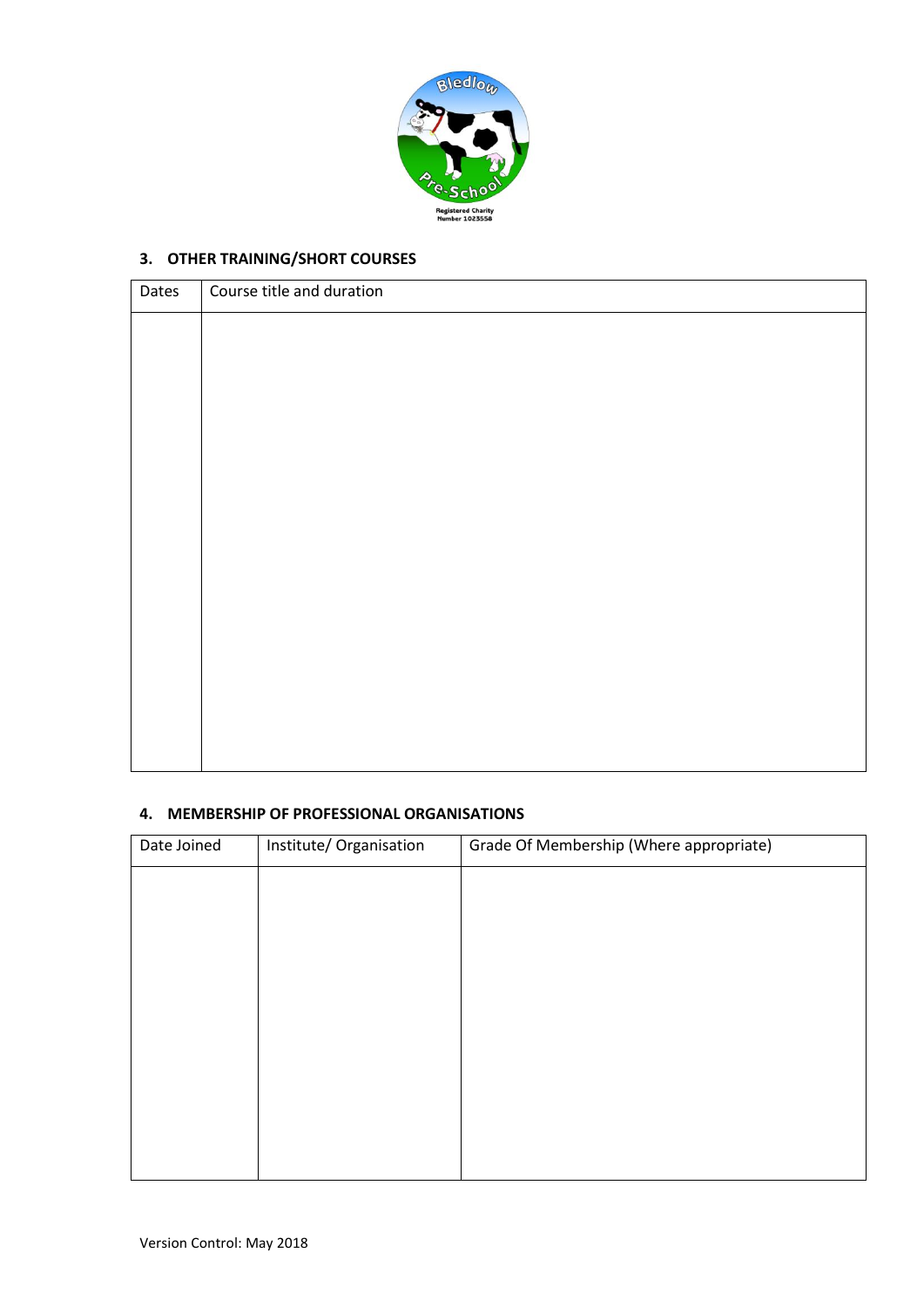

**5. EMPLOYMENT RECORD** . Please list chronologically, starting with current or last employer. Please continue on a separate sheet if necessary.

| Employers name and          | Job title and brief   | Date    | Reason for leaving |
|-----------------------------|-----------------------|---------|--------------------|
| address (most recent first) | description of duties | from/to |                    |
|                             |                       |         |                    |
|                             |                       |         |                    |
|                             |                       |         |                    |
|                             |                       |         |                    |
|                             |                       |         |                    |
|                             |                       |         |                    |
|                             |                       |         |                    |
|                             |                       |         |                    |
|                             |                       |         |                    |
|                             |                       |         |                    |
|                             |                       |         |                    |
|                             |                       |         |                    |
|                             |                       |         |                    |
|                             |                       |         |                    |
|                             |                       |         |                    |
|                             |                       |         |                    |
|                             |                       |         |                    |
|                             |                       |         |                    |
|                             |                       |         |                    |
|                             |                       |         |                    |
|                             |                       |         |                    |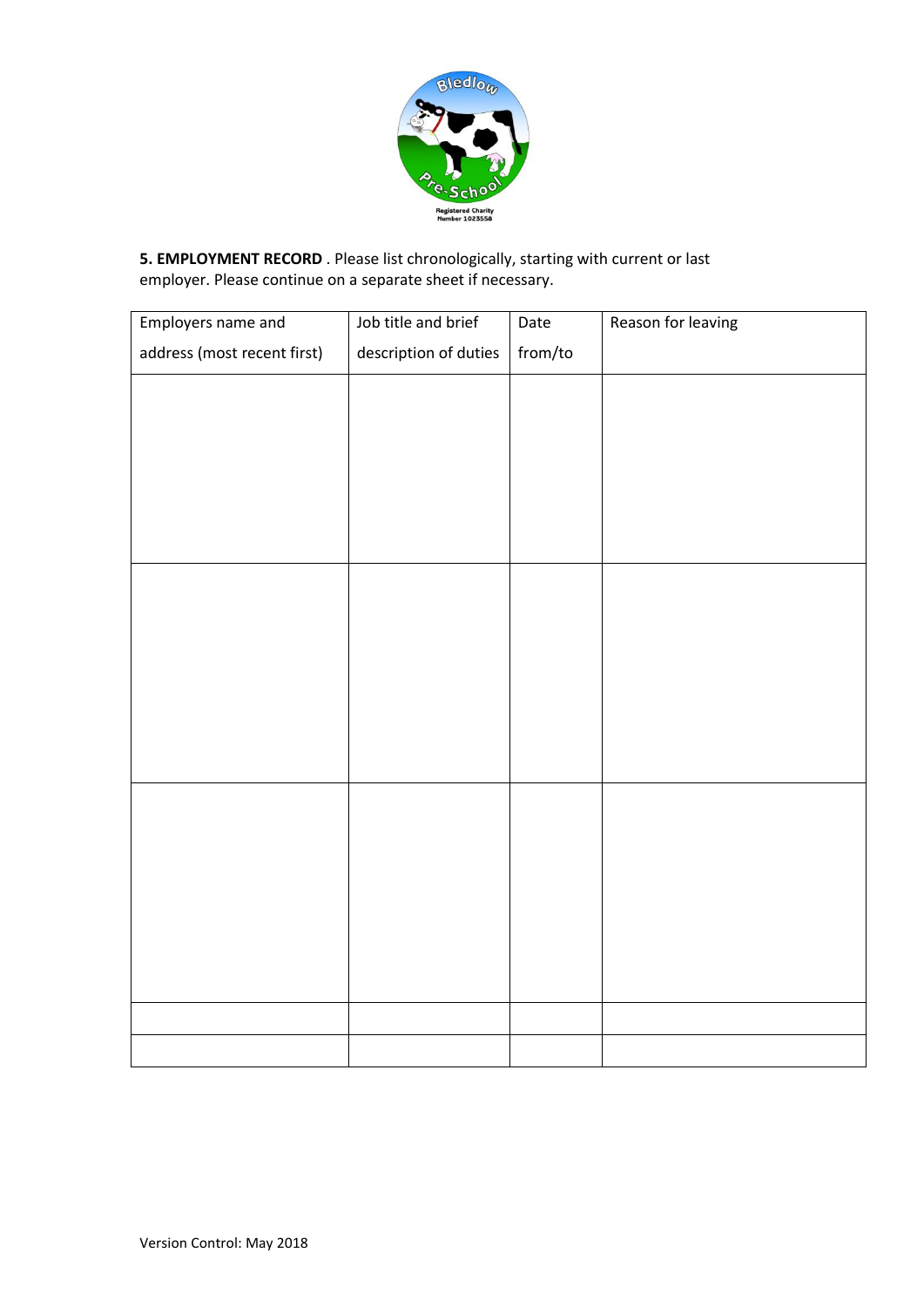

## **6. SUPPORTING STATEMENT**

Please use the space below to tell us how you feel you meet the criteria outlined in the **Person Specification.** Please set out your statement as follows:

In the order that each Criteria Point appears on the Person Specification, please give details of any relevant skills experience or training that you have. At the beginning of each paragraph you should indicate whether you feel you meet the Criteria by stating yes or no.

EXAMPLE:

Essential Criteria Item 1 = Early years qualification. Your response might be: 1) Yes, I hold a Level 3 Early Years qualification.

Next, using the same format please provide details on how you think you meet the Desirable Criteria of the Person Specification.

Finally, in a separate paragraph headed "Additional Information", please include any other details that you feel are relevant to your application.

Please complete each section as fully as possible, as the information you provide will be used in assessing your application and will form part of the selection process.

If additional space is required, please continue on a separate sheet, making it clear which Criteria on the Person Specification it relates to.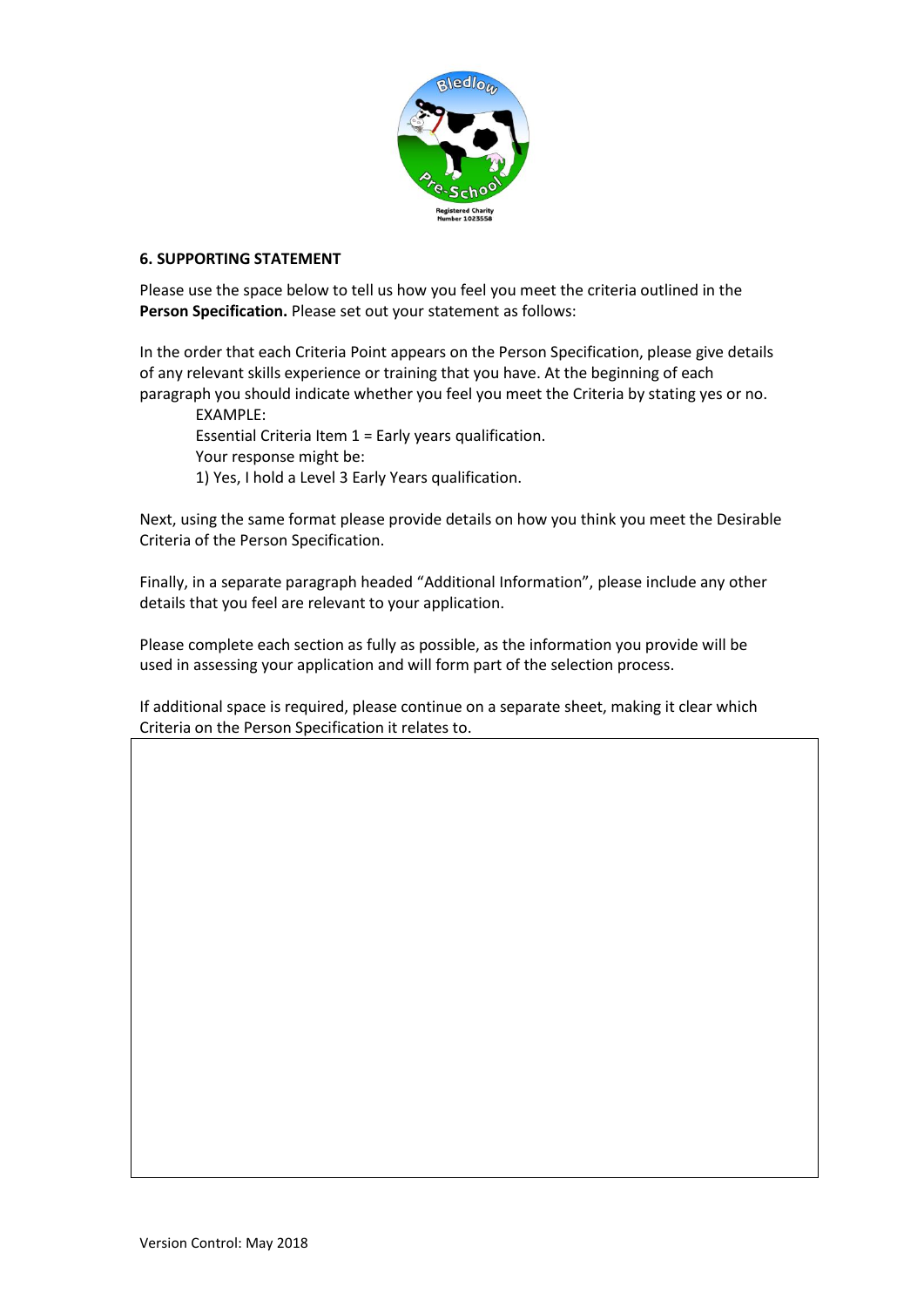

## **5. REFEREES**

Please give the names and addresses of two referees to whom confidential enquiries may be made – one of whom must be your current employer (or if not currently employed, your last employer). If you have been with your employer for less than 3 years, you should also give your previous employer as a referee.

| Name:                           | Name:                           |
|---------------------------------|---------------------------------|
| Position:                       | Position:                       |
| Company:                        | Company:                        |
| Address:                        | Address:                        |
| Telephone No.:                  | Telephone No.:                  |
| Email address:                  | Email address:                  |
| Capacity in which known to you: | Capacity in which known to you: |
| May we contact this referee     | May we contact this referee     |
| (please delete as appropriate)  | (please delete as appropriate)  |
| <b>No</b><br>Yes                | Yes<br>No                       |

If you are selected for interview we will contact your referees. *If you do not wish us to contact one or both of the referees before the interview, please specify.* 

Information to be sought from your referees will (as appropriate) include the length of time they have known you, your duties and reasons for leaving their employment, the number of days of sickness absence (not reasons), details of any disciplinary action taken against you, your skills/abilities, work relationships and attitudes, strengths and areas for development and your suitability for access to children. Referees will be asked if the applicant has been the subject of any safeguarding concerns.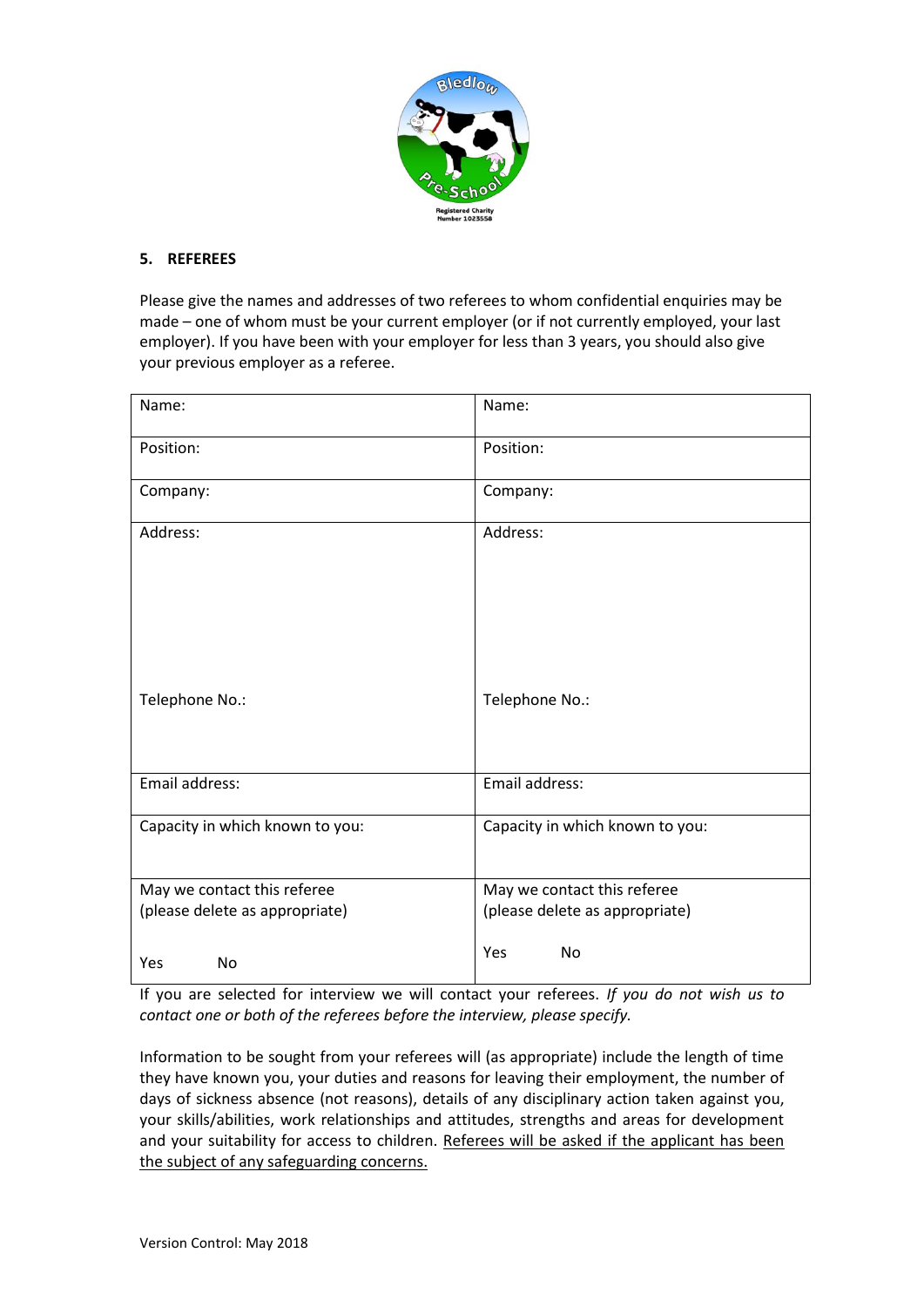

# **7. REHABILITION OF OFFENDERS ACT 1974 (as amended)**

| Have you ever been convicted of a criminal offence which under the Act is    | <b>YES</b> | NO. |
|------------------------------------------------------------------------------|------------|-----|
| NOT spent? If yes, you need to supply details (in a separate letter attached |            |     |
| to this form)                                                                |            |     |
| Is the post "exempted" under the act?                                        |            |     |
| If yes to question 1, please supply details of all convictions whether spent |            |     |
| or not (in a separate letter attached to this form). Bledlow Pre-school is   |            |     |
| entitled to check this with the Disclosure & Barring Service.                |            |     |

Bledlow Pre-school is positive about disability and encourages applications from disabled people.

If you consider that the provisions of the Disability Discrimination Act 1995 apply to you, please tick the box

If you require assistance at any stage of the employment application process please contact Bledlow Pre-school, or provide details here

# **8.** General Data Protection Regulation

In order to manage your application and for related purposes, such as a contract of employment, updating and enhancing our records, analysis for management purposes and statutory returns, legal and regulatory compliance and crime prevention, you have supplied us with your personal data and we can therefore process, use and disclose personal data about you as is necessary in compliance with data protection legislation. Some data may be supplied to external suppliers who *administer employee benefits, solely for the purpose of providing those benefits to you.*

*The Preschool may make such information available to those who provide products or services to the Preschool (such as advisers and payroll administrators), regulatory*